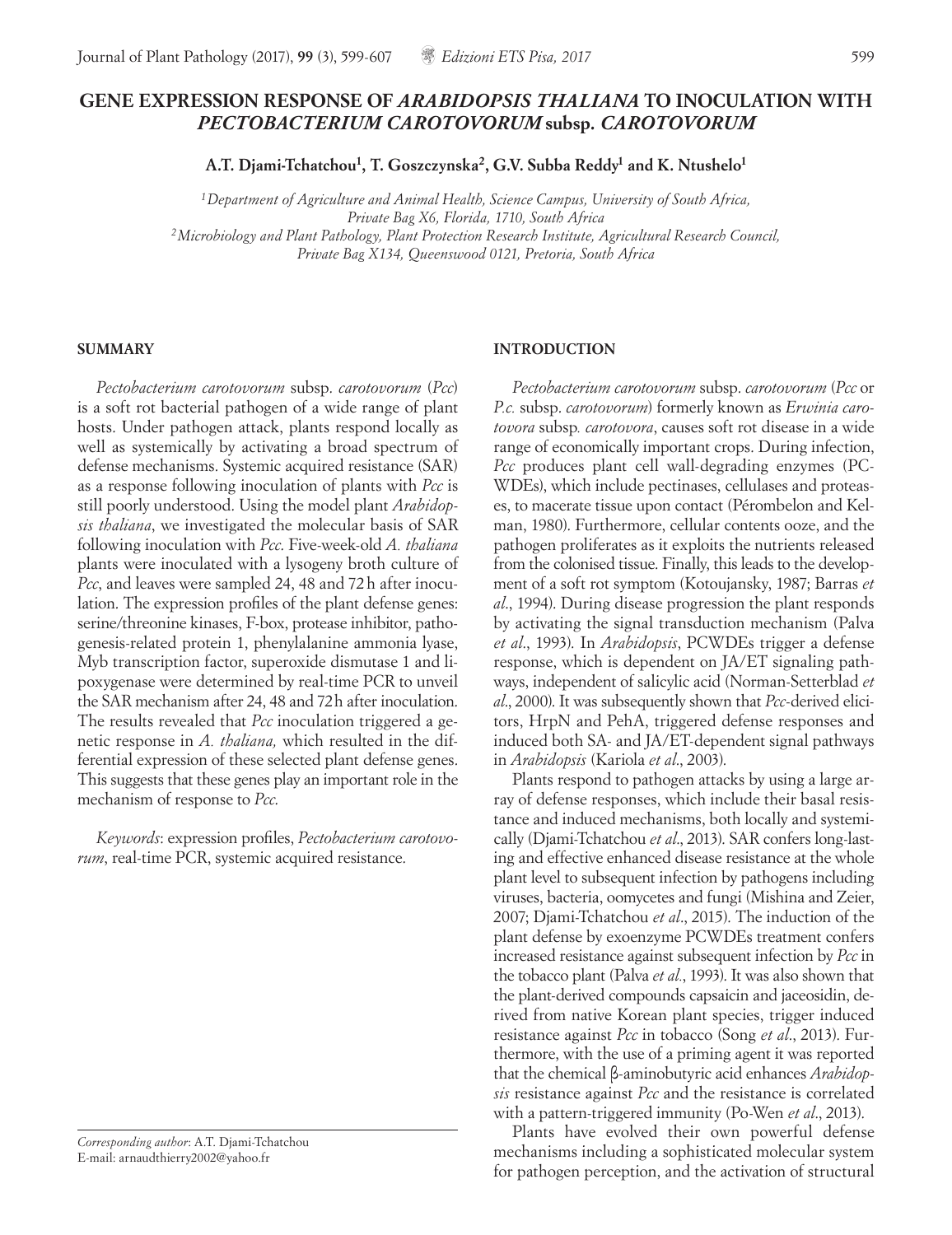and biochemical defense mechanisms to protect them against pathogen attacks (Djami-Tchatchou *et al*., 2013). Following pathogen recognition, some genes like *F-box* proteins, a protein motif of approximately 50 amino acids that function as a site of protein-protein interaction, are involved in the signal transduction, which results in the induction of gene expression (Craig and Tyers, 1999; Van Loon *et al*., 2006). During signal transduction, the serine/threonine kinases play a regulatory function through the enzymatic protein phosphorylation at serine/ threonine residues (Dangl and Jones, 2001). In tomatoes it was shown previously that resistance to the bacterium *Pseudomonas syringae* is mediated by the specific interaction between the plant serine/threonine kinase *Pto* and the bacterial protein Avr Pto (Sessa and Martin, 2000). The transcriptional activation of these defense genes represents a crucial part of the plants defence mechanism against pathogens following pathogen or elicitor perception (Djami-Tchatchou *et al*., 2013, 2015). Transcription factors (TFs) naturally act as master regulators of many crucial biological processes such as: responses to biotic and abiotic stresses, development, differentiation, metabolism, defense, etc. (Ambawat *et al*., 2013). For instance, the *Myb* TFs, which have been intensely studied in numerous plants and model plants such as *A. thaliana* represent a large family involved in the regulation of gene expression during plant biotic and abiotic stress responses and defense reactions (Lippold *et al*., 2009; Liu *et al*., 2008). The network association of the signal transduction pathways combined with the transcriptional activation contributes to the establishment of the SAR by inducing the defense response genes (Zeier, 2005).

In addition, several studies indicated that Pathogenesis Related proteins 1 (PR1) have routinely been used as a molecular marker of SAR, and they contribute to increase pathogen resistance by directly exerting harmful effects to microbial invaders during SAR (Návarová *et al*., 2012). Recently, a study demonstrated that PR1 played a crucial role in the disease resistance of *A. thaliana* to the necrotrophic bacterium *Pcc* following the priming action of the β-aminobutyric acid (Po-Wen *et al*., 2013). In potato tuber it was shown that the pectin enzymes of *Erwinia carotovora* subsp. *carotovora* increased the expression of a number of plant defense genes such as the phenylalanine ammonia lyase (*PAL*), one of the markers of plant defense responses, and contributed to the response to soft-rot disease (Yang *et al*., 1992). Another study revealed that the increase expression of *PAL* in rice resulted in the resistance to the rice bacterial blight *Xanthomonas oryzae* pv. *oryzae* strain T7133 (Ai-Hua *et al*., 2005). This study also showed that *lipoxygenase* (*LOX*), which catalyses the oxygenation of polyunsaturated fatty acids to form hydroperoxides, also played and contributed to the resistance to the rice bacterial blight. Another class of plant defense gene is protease inhibitors detectable in leaves in response to the attack of pathogenic microorganisms which are able to inhibit the growth of a variety of pathogenic bacterial and fungal strains (Ryan, 1990; Kim *et al*., 2009).

Several other approaches such as gene expression profiling have been used to study a plant's response to a pathogen, including serial analysis of gene expression (Gyetvai *et al*., 2012), cDNA-AFLP (Colling *et al*., 2013), microarrays (Allie and Rey, 2013), RNAseq (Djami-Tchatchou *et al*., 2012) and real-time PCR (qPCR) quantification techniques (Djami-Tchatchou *et al*., 2015). Quantitative real-time PCR is considered the standard technique for the accurate, sensitive and rapid measurement of gene expression (Derveaux *et al*., 2010). It accurately quantifies starting amounts of DNA or cDNA targets, and is based on the method of PCR with the resulting PCR products monitored in real time, whereas the amplification process is monitored by fluorescence technology (Valasek and Repa, 2005). To the best of our knowledge no study has been conducted to investigate the responses of *A. thaliana* to inoculation with *Pcc* without a priming agent. Furthermore, based on their important functions in plant response to pathogen attacks previously reported (Yang *et al*., 1992; Sessa and Martin, 2000; Ai-Hua *et al.*, 2005; Van Loon *et al*., 2006; Kim *et al*., 2009; Návarová *et al*., 2012; Ambawat *et al*., 2013), we selected and focused on a unique set of genes, namely serine/threonine kinases (*Ser/Thr*), *F-box*, protease inhibitor, pathogenesis-related protein 1 (*PR1*), phenylalanine ammonia lyase (*PAL*), *Myb* transcription factor, superoxide dismutase 1 (*SOD*) and lipoxygenase (*LOX*) to study their expression in response to the infection of *A. thaliana* with *Pcc*.

#### **MATERIALS AND METHODS**

**Bacterial strain.** *Pectobacterium carotovorum* subsp. *carotovorum* strain BD163, used in this study, was obtained from the Plant Pathogenic and Plant Protecting Bacteria collection at the Agricultural Research Council, Plant Protection Research Institute, Pretoria, South Africa.

The strain BD 163 was isolated in 1999 from a potato plant showing the soft rot symptoms. At the time, the strain was characterised by using morphological and physiological features as well as biochemical tests. The bacterium was a Gram-negative rod, non-pigmented on nutrient agar, pectolytic on CVP medium, oxidase and indole negative, strongly fermentative and caused soft rot on potato slices. The results of these tests are characteristic for bacteria belonging to the genus *Pectobacterium* (Goszczynska *et al*., 2000). The isolate was identified as *Pcc* based on the utilisation of 95 carbon sources in Biolog GN2 micro-plates and comparison with the Microlog 4.2 databases (Biolog Inc., Hayward, CA). The similarity index was recorded at 0.96. The strain has not been characterised by molecular analyses.

BD 163 was grown in lysogeny broth and 12-hour-old culture with approximately 108 cells per millilitre was used to inoculate *A. thaliana*.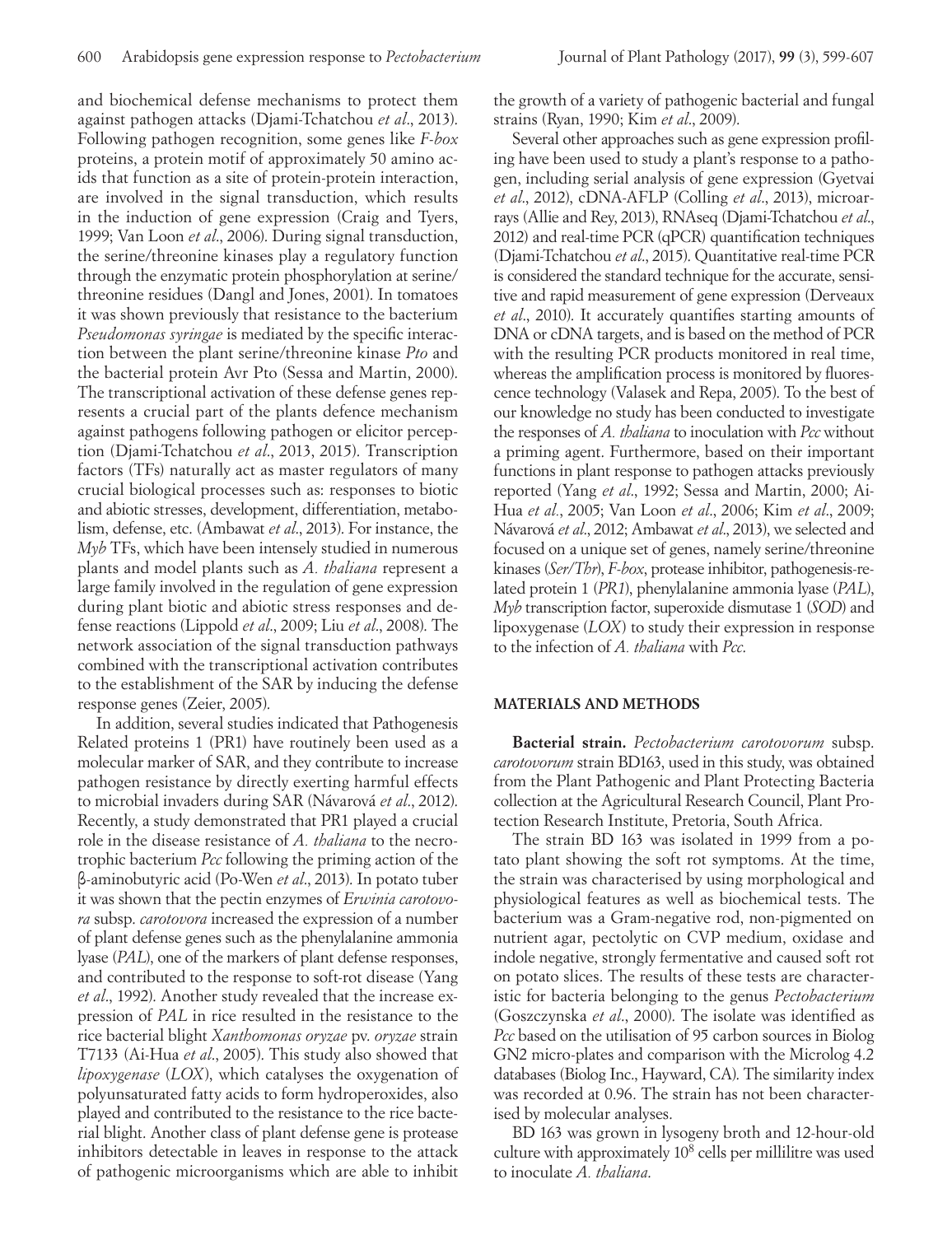| Genes                                                            | Forward Primer Sequence<br>$(5' - 3')$ | Reverse Primer Sequence<br>$(5^{\prime}.3^{\prime})$ |    |  |  |
|------------------------------------------------------------------|----------------------------------------|------------------------------------------------------|----|--|--|
| Serine/threonine kinases<br>(AT1G69220)                          | <b>AGACTCGGAAATTGGATCCTTCC</b>         | ATGCTATCCGGAAGAGACGTAG                               |    |  |  |
| $M\nu b$ transcription factor<br>(AT1G74840)                     | <b>TCCGGTTATGCAAGTCTTTCCC</b>          | <b>AGTGAGAGGTTGAGAGAAAGCG</b>                        | 60 |  |  |
| $F$ -box<br>(AT4G28370)                                          | GCCTGCGGTGAACTTATGCTC                  | CCCATTGCCCTGAATCAAGCC                                | 60 |  |  |
| Protease inhibitor<br>(AT2G45180)                                | <b>TGGTGTTTGCGCAGACTTATTG</b>          | GACATTGGCTTTAAGAGCGGTG                               | 60 |  |  |
| Pathogenesis-related protein 1 ATGAATTTTACTGGCTAT<br>(AT2G14610) |                                        | AACCCACATGTTCACGGCGGA                                | 60 |  |  |
| Superoxide dismutase<br>(AT1G08830)                              | <b>GCGGTAGTGTTCATGGATTTA</b>           | ACAGCTATAAACCTGGCAATC                                | 60 |  |  |
| Phenylalanine ammonia lyase<br>(AT2G37040)                       | ATCCTCTCAACTGGGGGAGCTG                 | CGCAGCCACTTGTCCAATGGT                                | 60 |  |  |
| Lipoxygenase<br>(AT3G45140)                                      | GTTGTTCCTCAAGGGGGTAGAG                 | <b>TCGGAGAAGAATATCGGCTTGG</b>                        | 60 |  |  |
| Actin <sub>8</sub><br>(Djami and Dubery, 2015)                   | <b>CCCAAAAGCCAACAGAGAGA</b>            | CATCACCAGAGTCCAACACAAT                               | 60 |  |  |
| $E$ lf 1 $\alpha$<br>(Djami and Dubery, 2015)                    | <b>CACCACTGGAGGTTTTGAGG</b>            | TGGAGTATTTGGGGGTGGT                                  | 60 |  |  |
| 16S rRNA gene<br>(Weisburg et al., 1991)                         | CCGAATTCGTCGACAACAGAGTTTGATCCTGGCTCAG  | CCCGGGATCCAAGCTTAAGGAGGTGATCCAGCC                    |    |  |  |
| $GyrB$ genes<br>(Brady et al., 2008)                             | <b>TAARTTYGAYGAYAACTCCYTAYAAAGT</b>    | CMCCYTCCACCARGTAMAGTT                                |    |  |  |

**Table1.** Nucleotide sequence of primers designed for gene expression and amplification of bacterial BD 163 genes.

**Amplification and sequencing of the 16S rRNA and**  *gyrB* **genes.** Genomic DNA of BD 163 was extracted by using the GenElute Bacterial Genomic DNA Kit (Sigma, Germany), according to the manufacturer's instructions. The DNA was stored at −20°C until further analysis.

The 16S rRNA gene fragment was amplified using the universal primers fD1 and rD1 (Table 1) as described by Weisburg *et al*. (1991). The *gyrB* genes were amplified using primers gyrB-01F and gyrB-02R (Table1) as reported by Brady *et al*. (2008). PCR amplifications were performed in a DNA Thermal Cycler 480 (Perkin-Elmer Corp., USA). PCR products were purified with the ExoSAP PCR cleanup kit (Affymetrix, Santa Clara, CA, USA). Inqaba Biotechnology, Pretoria, South Africa, sequenced purified PCR products. The GenBank databases were used for homology searches using the BLASTn programme to check the similarities at the nucleotide level. The partial sequences of the 16S rRNA and *gyrB* genes were submitted to the GenBank database (https://www.ncbi.nlm.nih. gov/).

**Plant material and treatment of** *A. thaliana* **leaf tissues.** The *A. thaliana* plants used in this study were derived from ecotype Colombia (Col-0). Five-week-old *A. thaliana* plants grown in a controlled greenhouse environment under a 10/14h light-dark photoperiod were used for the experiment. *A. thaliana* leaves were pressure infiltrated with a blunt-ended syringe containing 108 CFU/ml of *Pcc* strain BD 163. Control plants were also syringe infiltrated with an equal amount of lysogeny broth. After inoculation, the plants were kept at 100% relative humidity and the leaves were harvested after 0h (leaf control, C0), 24, 48 and 72h post inoculation respectively, and kept at −80°C until further experimentation.

**Total RNA extraction and cDNA synthesis.** *A. thaliana* leaves were ground in liquid nitrogen and total RNA was extracted from 100mg ground leaf tissue using the Trizol-reagent method (Invitrogen, Carlsbad, CA, USA). The extracted RNA was subjected to DNase treatment using DNase I (Thermo Scientific, Waltham, MA, USA). Concentrations were determined using a NanoDrop® ND-1000™Spectrophotometer (NanoDrop Inc., Wilmington, DE, USA). The RNA integrity of all samples was examined by electrophoresis on a 1.5% agarose gel in a 1× Tris-Borate-EDTA (TBE) buffer containing 0.5μg/ml ethidium bromide. The gels were visualised under UV light using a Bio-Rad Image Analyzer and Quantity One™ Version 4.6.1 Software (Bio-Rad Laboratories, Johannesburg, South Africa). Total RNA samples were aliquoted and stored at −80°C for later use. The DNase-treated RNA, isolated from leaves harvested at the different time points, were reverse transcribed to cDNA using a RevertAid™ Premium First Strand cDNA synthesis kit (Fermentas, Thermo Scientific, Waltham, MA, USA).

**Gene expression analysis.** Real-time PCR (qPCR) was used for the gene expression analysis. Selected genes included serine/threonine kinases (AT1G69220), *F-box* (AT4G28370), protease inhibitor (AT2G45180), pathogenesis related protein 1 (AT2G14610), phenylalanine ammonia lyase (AT2G37040), *Myb* transcription factors (AT1G74840), superoxide dismutase 1 (AT1G08830) and lipoxygenase (AT3G45140). These genes were selected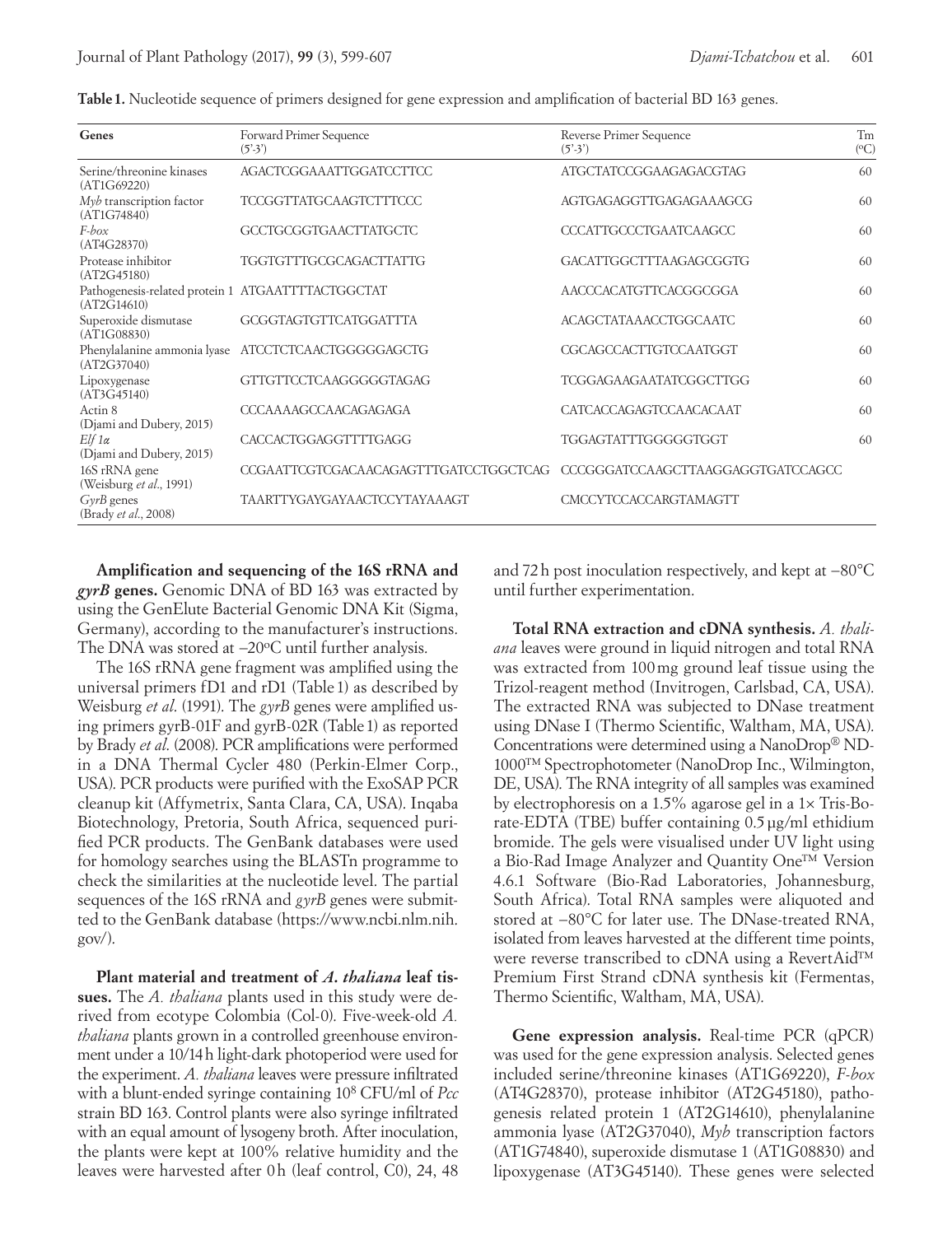

**Fig. 1.** Relative gene expression analysis of *A. thaliana* leaf tissue response to *Pcc* inoculation. The data were normalised using elongation factor 1-alpha and actin 8 to give the relative gene expression wherein error bars represent the standard error of mean. Expression analysis was performed on three biological repeats with three technical replicates of each. () Indicates no significant differences, with  $P > 0.05$ , (\*) indicates that there was a significant difference with  $P < 0.05$ , and  $(**)$ indicates that there was a highly significant difference with P<0.01. Serine/threonine kinases (*Ser/Thr*), F-box, protease inhibitor, pathogenesis-related protein 1 (*PR1*), phenylalanine ammonia lyase (*PAL*), Myb transcription factor, superoxide dismutase 1 (*SOD*) and lipoxygenase (*LOX*).

based on their involvement in plant defense response mechanisms (Yang *et al*., 1992; Sessa and Martin, 2000; Alscher *et al*., 2002; Blee, 2002; Ai-Hua *et al*., 2005; Van Loon *et al*., 2006; Kim *et al*., 2009; Návarová *et al*., 2012; Ambawat *et al*., 2013). The resulting first strand of cDNA was diluted (1:10) and used for the qPCR experiment. The primer pairs of the selected target genes were designed using the Primer Quest tool (Integrated DNA Technologies, Coralville, IA, USA) from sequences obtained in the NCBI database (Table 1). qPCR was performed to analyse the expression of each gene on the Rotor gene-3000A instrument (Qiagen, Venlo, the Netherlands) using the FastStart essential DNA Green Master Kit (Roche, Mannheim, Germany) according to the manufacturer's instructions. The cycling conditions were as follows: initial denaturation for 10min

at 95°C, followed by amplification and quantification cycles repeated 40 times, each consisting of 5s denaturing at 95°C, 10 s annealing at primer-specific temperatures and 20 s extension at 72°C. Three biological replicates were used with three technical replicates of each. The quantification of the relative changes in gene expression was performed, as described above, with elongation factor 1-alpha and actin 8 as reference genes with their primer sequences obtained from Djami-Tchatchou and Dubery (2015). qPCR data were statistically compared between untreated and treated samples at each time point on the statistical analysis software GraphPad inStat 3 (GraphPad Software, San Diego, CA, USA) using one-way ANOVA (Kuznetsova *et al*., 2010) with the confidence level of all analyses set at 95%, and values with  $p < 0.05$  considered to be significant.

#### **RESULTS**

**Bacterial strain BD 163 identification**: **amplification and sequencing of the 16S rRNA and** *gyrB* **genes.** The genomic DNA of BD 163 extracts were of high quality without degradation. The PCR products of 16S rRNA gene fragment and the gyrase B (*gyrB*) genes were successfully amplified and sequenced.

The obtained partial sequences of 16S rRNA (1374bp) and *gyrB* (738bp) genes were compared to other sequences present in Genbank using the BLASTN program to determine the similarity at the nucleotide level with other bacterial species. The selection criteria were based on: the high percentage of maximum identity (range of the percentage=95-100%), the coverage of 100% and an E-value less or equal to 0. The BLAST analysis showed high similarities between our genes and those of *Pcc* strains present in the database. Some examples of the BLAST hits showing the similarities are confined in Table 2. The partial sequences of the 16S rRNA and *gyrB* genes were submitted to the GenBank database and the following accession numbers were allocated: KY610284 to the 16S rRNA sequence of BD 163 and KY612209 to the *gyrB* sequence.

**Total RNA extraction and cDNA synthesis.** Total RNA was extracted from 100mg of leaf tissues obtained from the mock sample (C0) and the samples obtained after 24, 48 and 72h post infection followed by DNase I treatment. The high-quality DNase-treated RNA obtained was confirmed firstly by the  $A_{260}/A_{280}$  absorbance ratio whose values were always between 2.12 and 2.15, indicating that RNA was relatively free of protein contamination; and the  $A_{260}/A_{230}$  ratio was higher than 2.0, indicating that RNA was of high purity and without polyphenol and polysaccharide contamination (Djami-Tchatchou and Straker, 2012). Furthermore, the RNA integrity was assessed by the sharpness of distinct 18S and 28S ribosomal RNA bands visualised on gel electrophoresis suggesting that RNA was not degraded and was also relatively free of RNases. Then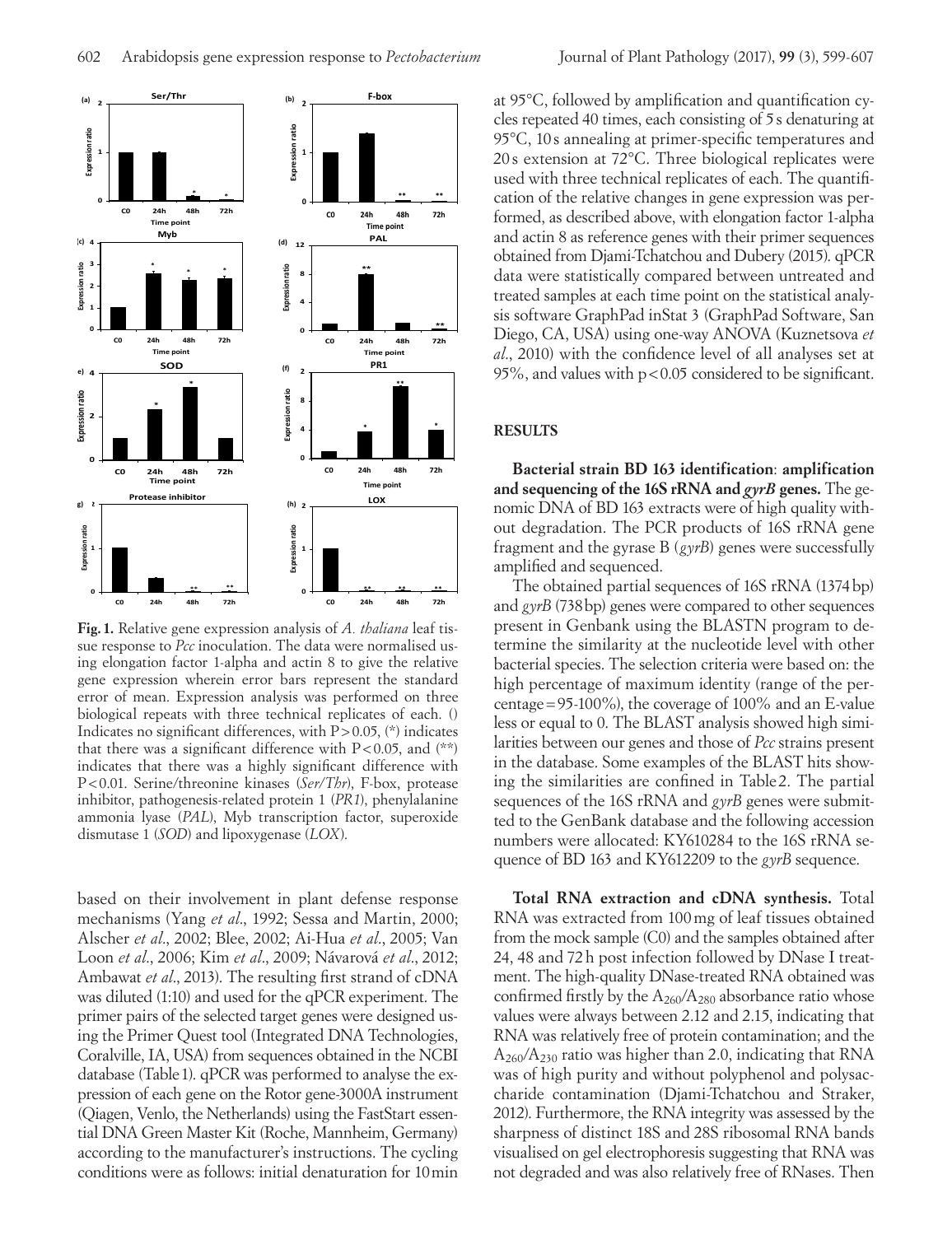|     | Ser/Thr        | $M\nu b$       | F-box           | Protease<br>inhibitor | PR 1            | <b>SOD</b>      | <b>PAL</b>      | LOX             |
|-----|----------------|----------------|-----------------|-----------------------|-----------------|-----------------|-----------------|-----------------|
| CO  |                |                |                 |                       |                 |                 |                 |                 |
| 24h | $1 \pm 0.01$   | $2.58 + 0.1$   | $1.39 \pm 0.01$ | $0.32 + 0.01$         | $3.68 \pm 0.01$ | $2.33 \pm 0.01$ | $7.87 \pm 0.18$ | $0.03 \pm 0.03$ |
| 48h | $0.1 \pm 0.01$ | $2.27 \pm 0.1$ | $0 \pm 0.01$    | $0.02 \pm 0.01$       | $9.98 \pm 0.1$  | $3 \pm 0.01$    | $1.07 \pm 0.01$ | $0.03 \pm 0.01$ |
| 72h | $0.02 + 0.01$  | $2.34 \pm 0.1$ | $0.01 \pm 0.03$ | $0.02 \pm 0.01$       | $3.98 \pm 0.01$ | $1 \pm 0.01$    | $0.2 \pm 0.01$  | $0.02 \pm 0.01$ |

**Table2.** Relative gene expression analysis of *A. thaliana* leaf tissue response to *Pcc* inoculation. The data were normalised using elongation factor 1-alpha and actin 8 to give the relative gene expression.

Values are expressed as mean±S.E.M of three biological repeats with three technical replicates of each (one-way ANOVA)

the high-quality RNA obtained was reverse transcribed to cDNA.

**Gene expression analysis.** In order to profile the gene expression of *A. thaliana* in response to *Pcc* infection, after 24, 48 and 72h post infection the quantitative expression analysis of eight genes, which included *Ser/Thr*, *F-box*, protease inhibitor, *PR1*, *PAL*, *Myb* transcription factor, *SOD* and *LOX*, was performed and normalised against elongation factor 1-alpha (*Elf 1α*) and actin 8 to give the relative gene expression wherein error bars represent the standard error of mean (Fig.1 a-h; Table2). After the normalisation steps the expression profiles of the control samples (CO) were set as calibrator and used to determine the expression fold of the treated samples with *Pcc* by dividing all the expression profiles by the expression profile of the control samples. Therefore, the expression fold of the CO became 1 and any expression fold of the treated samples higher than 1 was considered up regulated; any expression fold less than 1 was considered down regulated and any expression fold=1 was considered not differentially expressed.

The qPCR quantification revealed that the transcript level of all the selected genes of *Arabidopsis* exhibited different expression kinetics at 24, 48 and 72h, respectively, following inoculation with *Pcc* (Fig.1 a-h).

At 24h following inoculation with the bacterium, the qPCR results showed that the expression profile of protease inhibitor was not significantly down regulated and the expression profile of lipoxygenase was significantly down regulated with a minimum expression of about 30 fold compared to the control (Fig.1g, h). Still, at 24h the expression profile of some genes such as *Myb*, *PAL*, *PR1* and *SOD* showed a significant up regulation and a nonsignificant up regulation for *F-box* (Fig.1 b, c, d, e, f). The expression profil of *Myb* and *SOD* increased with the fold expression higher than 2; whereas the expression of *PR1* increased with a fold expression change higher than 3.5 compared to the control and the highest expression profile at 24h was observed for *PAL* with a maximum expression higher than 7 compared to the control.

At 48h, the qPCR results showed that the expression profiles of *Ser/Thr*, *F-box*, the protease inhibitor and *LOX* were significantly down regulated compared to the control plants (Fig. 1 a, b, g, h). The expression profiles of *Ser/Thr*, *F-box*, the protease inhibitor and *LOX* decreased significantly with the fold expression varying from 10-50 fold relatively low compared to the basal levels of the control. Whereas the expression profiles of *Myb* were significantly up regulated with 2 fold change, *SOD* with 3 fold change and *PR1* with a maximum fold change of 10 compared to the expression of the control sample (Fig.1 c, e, f).

At 72h, the expression profiles of *Myb* and *PR1* were significantly upregulated with 2 fold and almost 4 fold change respectively following *Pcc* inoculation, while the expression profiles of all the other genes except *SOD* (not differentially expressed) were significantly down regulated with the fold expression varying from 5-100 fold relatively low compared to the control (Fig.1 a, b, d, g, h).

Thus, the qPCR results revealed that almost all the selected genes were differentially expressed following inoculation of *A. thaliana* with *Pcc*.

## **DISCUSSION**

*Pectobacterium carotovorum* subsp. *carotovorum* is a phytopathogen, which causes economic losses in agriculture due to its wide host range. In this study the sequencing and BLAST analysis of 16S rRNA and *gyrB* genes of our bacterial strain BD163 confirmed that the strain BD 163 belongs to the species *Pectobacterium carotovorum* subsp. *carotovorum*.

Because of its genetic system, *Arabidopsis* has been a common plant of choice for the study of the genes involved in plant-pathogen interactions. Significant advances in functional genomic studies of recent years have improved our understanding of plant-pathogen interactions through studies pertaining to the expression profiles of defense genes leading to the hypersensitive response and SAR. Within this context the present study was undertaken to determine the expression profile of certain defense-related genes in *A. thaliana* leaves in response to inoculation with *Pcc*. Unlike mammals, plants do not have an adaptive immune system and therefore, they rely on innate immunity and systemic signals coming from the sites of infection (Sanabria *et al*., 2008). The pathogen can initiate a strong and rapid reaction in the host plant, which results in the induction of resistance genes to protect the plant against parasitic attacks (Djami-Tchatchou *et al*., 2013; Moeen and Akram, 2014). This study found that, in general, all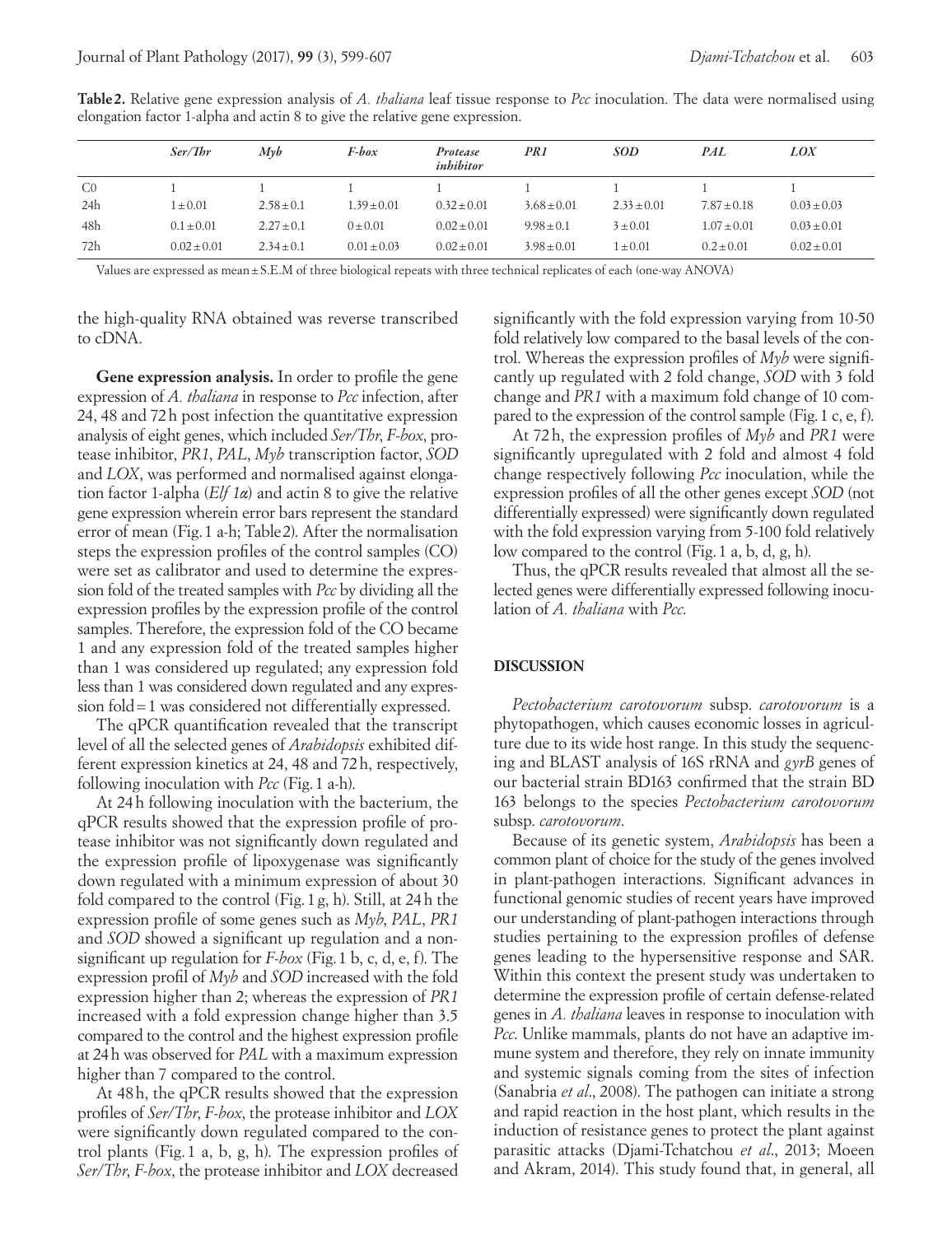the selected genes *Ser/Thr*, *F-box*, protease inhibitor, *PR1*, *PAL*, *Myb*, *SOD* and *LOX* were differentially expressed in *A. thaliana* following inoculation with *Pcc*.

Plant perception of parasitic attacks is associated with networks of signal transduction pathways combined with transcriptional activation. In this study, no differential expression of *Ser/Thr* was observed at 24h following *Pcc* inoculation (Fig.1a), but a significant down regulation was observed in their expression at 48 and 72h, respectively. These proteins have a key function in the regulation of signal transduction pathways through enzymatic protein phosphorylation at serine/threonine residues (Dangl and Jones, 2001). After pathogen recognition the activation of the signal transduction network results in a reprogramming of cellular metabolism, which leads to a large change in gene activity (Hammond-Kosack and Parker, 2003). The low expression pattern of *Ser/Thr* observed indicates that they were not involved in the signal transduction following *A. thaliana*'s perception of the *Pcc* bacterium but further investigation is needed for a clear conclusion.

The expression patterns of *F-box* showed a small nonsignificant expression increase at 24h and a significant down regulation at 48 and 72h, respectively, following inoculation with the bacterium (Fig.1b). In plants, F-box proteins mediate hormone signalling, and are also associated with signal transduction (Craig and Tyers, 1999) and gene networks broadly regulated by microRNA-mediated gene silencing (Jones-Rhoades *et al*., 2006; Djami-Tchatchou and Dubery, 2015). A more recent study showed that the *Arabidopsis F-box-Nictaba* gene is a stress-inducible gene responsive to salicylic acid, bacterial infection and heat stress, and is involved in plant defense responses mediated by salicylic acid (Stefanowicz *et al*., 2016).

In addition, F-box proteins are also involved in various biological processes such as poly-ubiquitination, transcription elongation, centromere binding and translation repression (Zheng *et al*., 2002). The expression of *F-box* is important for plant pathogen response, as it is known that the activation of the signal transduction pathways results in the induction of gene expression (Van Loon *et al*., 2006). It was shown that the F-box protein is involved in the protein ubiquitination and degradation by the proteasome. The proteins that negatively regulate plant defense are targeted and degraded for the activation of defense responses during pathogen plant attack (Unver *et al*., 2013). In this regard, the significant down regulation of the F-box protein, observed at 48 and 72h, respectively, suggests that they were either not involved in the ubiquitination process or there was no negative regulator of defense during the response of *A. thaliana* to *Pcc* infection.

The expression profile showed that the *Myb* transcription factor known to be involved in transcriptional activation was significantly upregulated following the inoculation of *A. thaliana* with *Pcc* at all time points (Fig.1c). It is well demonstrated that transcription factors play important roles in the activation and fine-tuning of plant defense in response to pathogen attack, by either regulating specific genes or a cluster of genes (New *et al*., 2015). Dubos *et al*. (2010) report that in the *Arabidopsis* plant, Myb proteins are key factors involved in the regulatory networks controlling plant development, metabolism and responses to biotic and abiotic stresses. Based on previous findings and from the qPCR results, the pattern of expression of Myb proteins observed indicates that they are involved in transcriptional activation to trigger the defense response of *A. thaliana* to inoculation with *Pcc*. Similarly, in a previous study the up regulation of the *Myb* transcription factor enhanced the resistance of *Arabidopsis* to the bacterium *Pseudomonas syringae* infection (Seo and Park, 2010). Another study showed that *Myb72* induction played a crucial role in *Arabidopsis*-induced systemic resistance triggered by the rhizobacterial strains *Pseudomonas fluorescens* and *Trichoderma asperellum* T34 (Segarra *et al*., 2009).

*PAL* was highly expressed at 24 h, with a maximum expression higher than 7 fold change (Fig. 1d). *PAL* is a very important enzyme that links the primary and secondary metabolisms and it is involved in the deamination of phenylalanine to trans-cinnamic acid the initial step in the biosynthesis of various phenylpropanoids, coumarins, flavonoids and lignins (Mizuno *et al*., 2012). *PAL* also plays a crucial role in the biosynthesis of certain classes of phytoalexins, which are antimicrobials used by plants to protect themselves against pathogen invasion (Lamb *et al*., 1989). Therefore, due to *PAL* function in lignin biosynthesis, and knowing that lignification is a mechanism for disease resistance in plants, which results in the reinforcement of the cell wall to prevent pathogen invasion (Bhuiyan *et al*., 2009), the results of this study indicate that *PAL* may play an important role in *A. thaliana*'s defense response to *Pcc* infection. This might occur by slowing the spread of the pathogen to other parts of the plant though lignification during early response, which explains its strong expression at 24 h. A previous study found that the expression of *PAL* was induced in rice, which resulted in the activation of its defense against bacterial blight (Sha *et al*., 2005).

The expression level of *SOD* was significantly up regulated at 24 and 48h, respectively, following the inoculation of *A. thaliana* with *Pcc* (Fig.1e). In higher plants, *SOD* constitutes the first line of defense against reactive oxygen species (ROS) by acting as antioxidant and protecting cellular components from being oxidised by ROS (Alscher *et al*., 2002). Abiotic and biotic stress such as pathogen attack can induce the production of ROS, which can denature enzymes, oxidise lipids and fragment the DNA of the host plant (Raychaudhuri and Deng, 2008). We hypothesise that the invasion of *A. thaliana* by *Pcc* could have resulted in an enhanced production of ROS. Based on the crucial detoxification function of *SOD*, our results suggest that the *SOD* was highly expressed at 24 and 48h, respectively, which could be to limit the formation of ROS and their removal from the plant cell.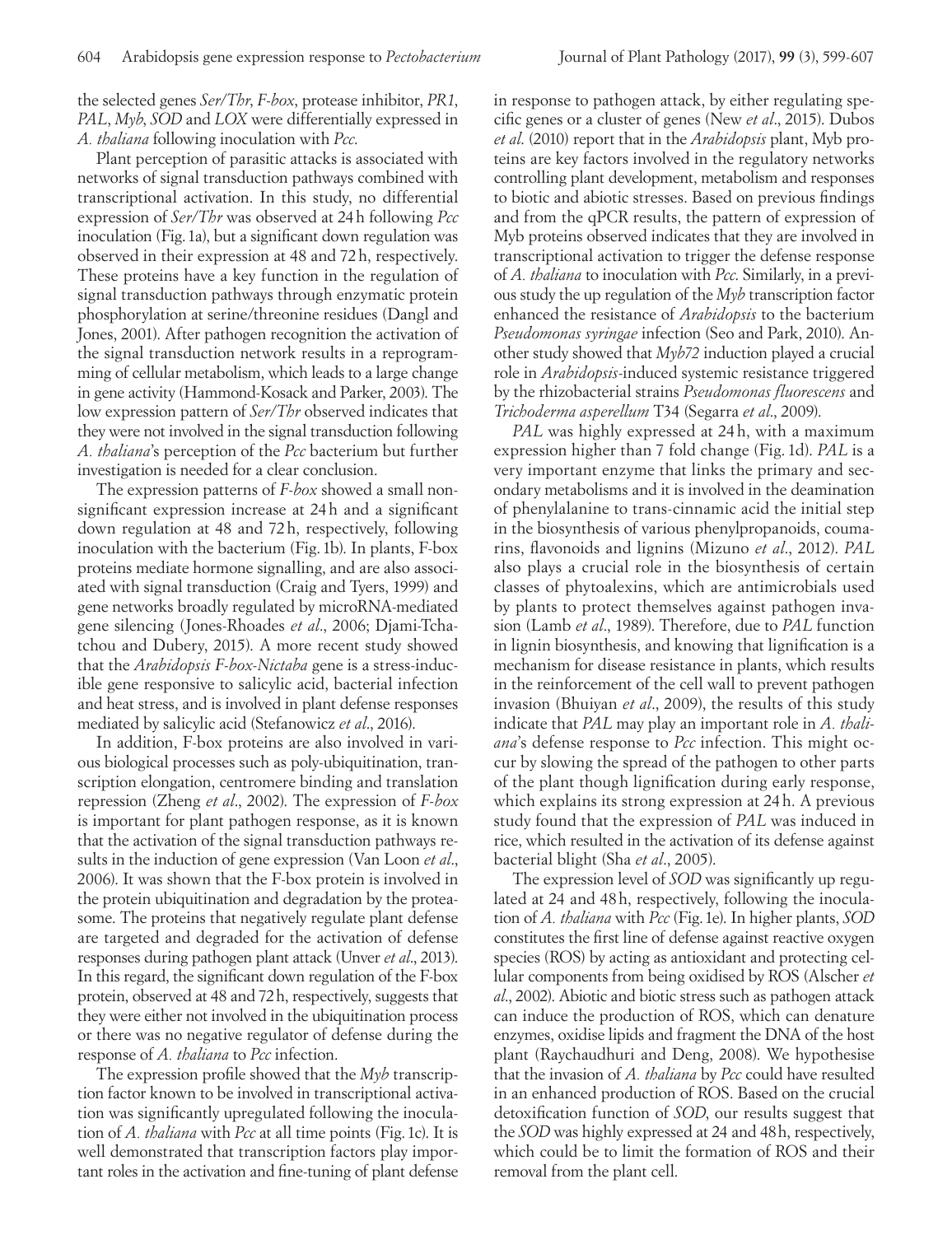The activation of signal transduction pathways enhances the expression of genes related to disease resistance, including pathogenesis-related protein-encoding genes. In this study an important category of genes, which was highly expressed is *PR1*, which showed significant upregulation at all time points with a maximum expression of 10 fold change at 48h (Fig. 1f). PR1 proteins are a useful molecular marker for SAR and the salicylic-acid (SA) signaling pathway, and during SAR they contribute to enhance pathogen resistance by inflicting harmful effects directly onto microbial invaders or by attacking molecules in the cell wall of a bacterium or fungus (Návarová *et al*., 2012). PR1 proteins are produced following the perception of pathogen-derived molecules by host plant cells and the triggering of transduction pathways (Van Loon and Van Strien, 1999). Therefore, our result indicates that PR1 proteins were expressed after *Pcc* inoculation downstream of the initial signal transduction cascades, which involve SA signaling. A similar pattern was observed in a previous study, where it was shown that the upregulation of *PR1* led to the resistance of *Arabidopsis* to the bacterium *Erwinia chrysanthemi* (Fagard *et al*., 2007). Another study showed that priming *Arabidopsis* with the chemical β-aminobutyric acid resulted in the high expression of *PR1*, which enhanced the resistance of *Arabidopsis* to *Pcc* infection. This confirms that *PR1* is involved in the defense response mechanism of *A. thaliana* to *Pcc* infection (Po-Wen *et al*., 2013).

Lastly, we found that the expression patterns of the protease inhibitor and *LOX* were significantly repressed during *A. thaliana*'s response to *Pcc* inoculation (Fig.1g, h). *LOX* genes in plants are involved in a number of biological processes such as growth and development, pathogen resistance, senescence and responses to wounding (Porta and Rocha-Sosa, 2002). *LOX* is involved in the biosynthesis of oxylipin, a potent signaling molecule found in the defense reactions of plants (Blee, 2002). *LOX* can also catalyse the oxygenation of polyunsaturated fatty acids to produce fatty acid hydroperoxides, which may form free radicals that can promote cell death (Turner *et al*., 2002). The study by Sha *et al*. (2005) reports that the expression of *LOX* was induced and lasted up to 12h following exposure to *Xanthomonas oryzae*, and conferred resistance to rice bacterial blight. However, it was also reported that hydroperoxides (the primary products of *LOX*) are highly reactive and may cause oxidative membrane damage leading to cell necrosis and premature cell death (Hildebrand, 1989). Since we found that the high expression of *SOD* observed in this study was to limit the formation of ROS produced during *Pcc* infection and their removal from the plant cell, we hypothesise that the downregulation of *LOX* observed was to limit the formation of ROS in order to avoid host cellular damage and enhance the response of *A. thaliana* to *Pcc* infection. Similarly, during apple flower interaction with the bacterium *Erwinia amylovora*, the expression of *LOX* was highly downregulated and resulted in the resistance of apple flower to the bacterium (Sarowar *et al*., 2011).

It was also reported that the growth of a variety of pathogenic bacterial and fungal strains can potentially be inhibited by protease inhibitors, also considered as antimicrobial peptides, from plants (Kim *et al*., 2009). In our study, however, we found that following the perception of *Pcc*, the expression of the protease inhibitor was not induced to contribute to the response of *A. thaliana* to bacterium inoculation.

This study aims to investigate the expression profiles of some selected defense-related genes of *A. thaliana* in response to *Pcc* infection. Our study showed that the differential expression of the selected genes plays an important role in the response of *A. thaliana* to *Pcc* infection, which can lead to disease resistance. The findings of our current study provide important new data in understanding the strategy used by *A. thaliana* to respond to *Pcc* infection. This understanding could contribute to develop molecular markers for soft rot resistance genes that may be used in plant breeding to produce more soft rot-resistant crop cultivars.

## **ACKNOWLEDGEMENTS**

Thanks go to the University of South Africa for the fellowship support offered to author Djami-Tchatchou as well as the support provided to Khayalethu Ntushelo. We thank Prof. Ian Dubery from the University of Johannesburg for providing us with instruments and plant seeds. Dr Farhahna Allie from the University of Johannesburg for providing valuable suggestions for improving this article. We also thank Ms Claude Y. Hamany Djande from the University of Johannesburg for her valuable technical assistance.

## **REFERENCES**

- Ai-Hua S., Xing-Hau L., Jun-Bin H., Duan-Pin Z., 2005. Roles of defense genes PAL, LOX and PBZ1 in adult plant resistance to rice bacterial blight. *Chinese Journal of Biochemistry and Molecular Biology* **21**: 159-163.
- Allie F., Rey M.E.C., 2013. Transcriptional alterations in model host, *Nicotiana benthamiana*, in response to infection by South African cassava mosaic virus. *European Journal of Plant Pathology* **137**: 765.
- Alscher R.G., Erturk N., Heath L.S., 2002. Role of superoxide dismutases (SODs) in controlling oxidative stress in plants. *Journal of Experimental Botany* **53**: 1331-1341.
- Ambawat S., Sharma P., Yadav N.R., Yadav R.C., 2013. MYB transcription factor genes as regulators for plant responses: an overview. *Physiology and Molecular Biology of Plants* **19**: 307-321.
- Barras F., Van Gijsegem F., Chatterjee A., 1994. Extracellular enzymes and pathogenesis of soft rot *Erwinia*. *Phytopathology* **32**: 201-234.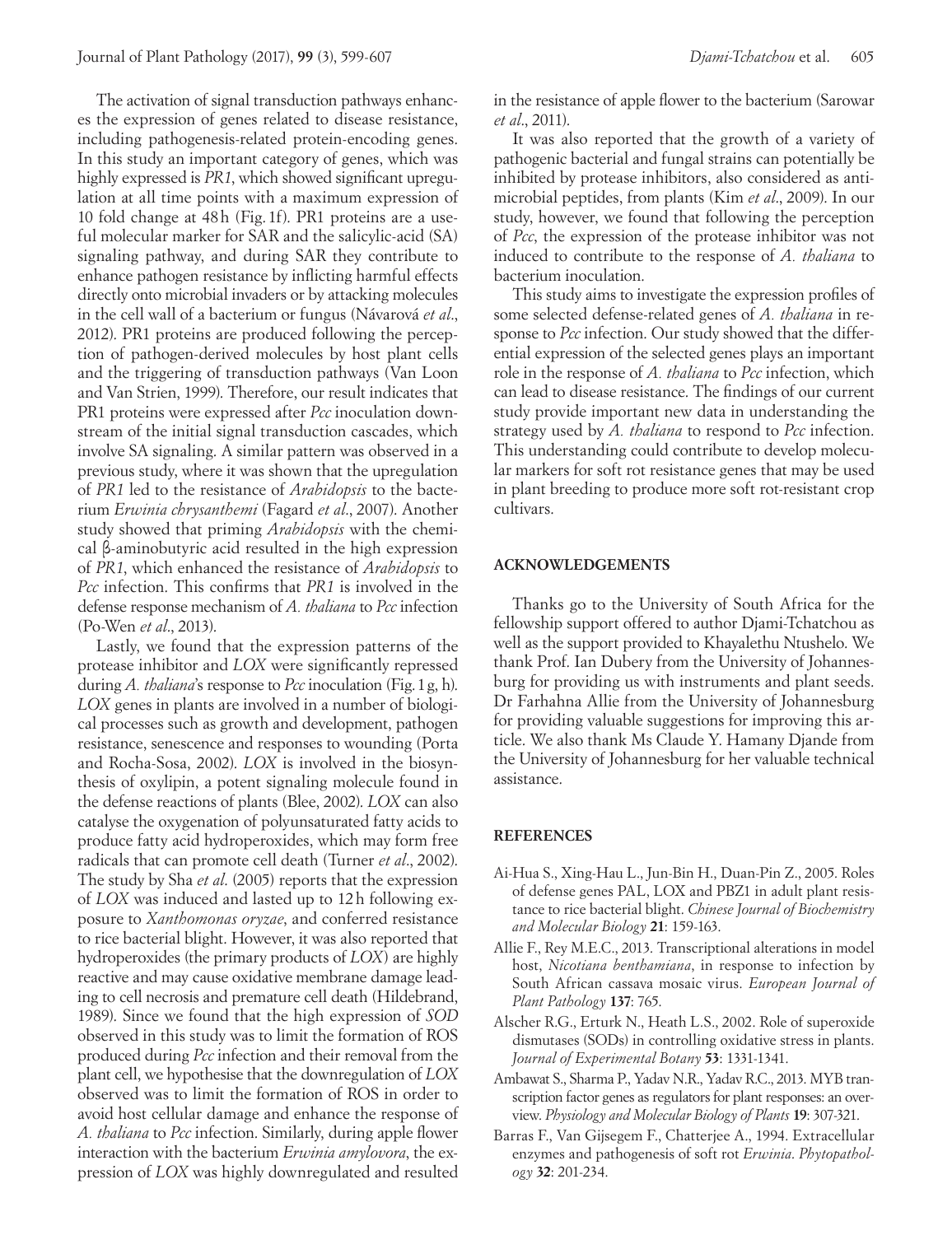Bhuiyan N.H., Selvaraj G., Wei Y., King J., 2009. Role of lignification in plant defense. *Plant Signal Behaviour* **4**: 158-159.

- Blee E., 2002. Impact of phyto-oxylipins in plant defense. *Trends in Plant Science* **7**: 315-321.
- Brady C.L., Cleenwerck I., Venter S.N., Vancanneyt M., Swings J., Coutinho T.A., 2008. Phylogeny and identification of Pantoea species associated with the environment, humans and plants based on multilocus sequence analysis (MLSA). *Systematic Applied Microbiology* **31**: 447-460.
- Colling J., Pollier J., Makunga N.P., Goossens A., 2013. cDNA-AFLP-based transcript profiling for genome-wide expression analysis of jasmonate-treated plants and plant cultures. *Methods in Molecular Biology* **1011**: 287-303.
- Craig K.L., Tyers M., 1999. The F-box: a new motif for ubiquitin dependent proteolysis in cell cycle regulation and signal transduction. *Progress in Biophysics & Molecular Biology* **72**: 299**-**328.
- Dangl J.L., Jones J.D.G., 2001. Plant pathogens and integrated defence responses to infection. *Nature* **411**: 826-833.
- Derveaux S., Vandesompele J., Hellemans J., 2010. How to do successful gene expression analysis using real-time PCR. *Methods* **50**: 227-230.
- Djami-Tchatchou A.T., Straker C.J., 2012. The isolation of high quality RNA from avocado (*Persea americana* Mill.) fruit. *South African Journal of Botany* **78**: 44-46.
- Djami-Tchatchou A.T., Straker C.J., Allie F., 2012. 454 sequencing for the identification of genes differentially expressed in avocado fruit (cv. Fuerte) infected by *Colletotrichum gloeosporioides*. *Journal of Phytopathology* **160**: 449-460.
- Djami-Tchatchou A.T., Allie F., Straker C.J., 2013. Expression of defence-related genes in avocado fruit (cv. Fuerte) infected with *Colletotrichum gloeosporioides*. *South African Journal of Botany* **86**: 92-100.
- Djami-Tchatchou A.T., Dubery I.A., 2015. Lipopolysaccharide perception leads to dynamic alterations in the microtranscriptomes of *Arabidopsis thaliana* cells and leaf tissues. *BMC Plant Biology* **15**: 79.
- Djami-Tchatchou A.T., Maake M.P., Piater L., Dubery I., 2015. Isonitrosoacetophenone drives transcriptional reprogramming in *Nicotiana tabacum* cells in support of innate immunity and defense. *PLoS One* **10**: e0117377.
- Dubos C., Stracke R., Grotewold E., Weisshaar B., Martin C., Lepiniec L., 2010. MYB transcription factors in *Arabidopsis*. *Trends in Plant Science* **15**: 573**-**581.
- Fagard M., Dellagi A., Roux C., Périno C., Rigault M., Boucher V., Shevchik V.E., Expert D., 2007. *Arabidopsis thaliana* expresses multiple lines of defense to counterattack *Erwinia chrysanthemi*. *Molecular Plant-Microbe Interactions* **20**: 794-805.
- Goszczynska T., Serfontein J.J., Serfontein S., 2000. Introduction to practical phytobacteriology; a manual for phytobacteriology. SAFRINET, the Southern African Loop of Bionet-International.
- Gyetvai G., Sønderkær M., Göbel U., Basekow R., Ballvora A., Imhoff M. *et al*., 2012. The transcriptome of compatible and incompatible interactions of potato (*Solanum tuberosum*) with *Phytophthora infestans* revealed by Deep SAGE Analysis. *PloS One* **6**: e31526.
- Hammond-Kosack K.E., Parker J.E., 2003. Deciphering plantpathogen communication: fresh perspectives for molecular resistance breeding. *Current Opinion in Biotechnology* **14**: 177-193.
- Hildebrand D.F., 1989. Lipoxygenases. *Physiologia Plantarum* **76**: 249-253.
- Jones-Rhoades M.W., Bartel D.P., Bartel B., 2006. MicroRNAS and their regulatory roles in plants. *Annual Review of Plant Biology* **57**: 19-53.
- Kariola T., Palomäki T.A., Brader G., Palva E.T., 2003. *Erwinia carotovora* subsp. Carotovora and *Erwinia* derived elicitors HrpN and PehA trigger distinct but interacting defense responses and cell death in *Arabidopsis*. *Molecular Plant-Microbe Interactions* **16**: 179-187.
- Kim J.Y., Park S.C., Hwang I., Cheong H., Nah J.W., Hahm K.S., Park Y., 2009. Protease inhibitors from plants with antimicrobial activity. *International Journal of Molecular Science* **10**: 2860**-**2872.
- Kotoujansky A., 1987. Molecular genetics of pathogenesis by softrot *Erwinia*s. *Annual Review of Phytopathology* **25**: 405-430.
- Kuznetsova E., Seddas-Dozolme P.M.A., Arnould C., Tollot M., Van Tuinen D., Borisov A., Gianinazzi S., Gianinazzi-Pearson V., 2010. Symbiosis-related pea genes modulate fungal and plant gene expression during the arbuscule stage of mycorrhiza with Glomus intraradices. *Mycorrhiza* **20**: 427-443.
- Lamb C.J., Lawton M.A., Dron M., Dixon R.A., 1989. Signals and transduction mechanisms for activation of plant defenses against microbial attack. *Cell* **56**: 215-224.
- Lippold F., Sanchez D.H., Musialak M., Schlereth A., Scheible W.R., Hincha D.K., Udvardi M.K., 2009. At Myb41 regulates transcriptional and metabolic responses to osmotic stress in *Arabidopsis*. *Plant Physiology* **149**: 1761-1772.
- Liu L., Du H., Tang X.F., Wu Y.M., Huang Y.B., Tang Y.X., 2008. The roles of MYB transcription factors on plant defense responses and its molecular mechanism. *Hereditas* **30**: 1265-1271.
- Mishina T.E., Zeier J., 2007. Pathogen-associated molecular pattern recognition rather than development of tissue necrosis contributes to bacterial induction of systemic acquired resistance in *Arabidopsis*. *The Plant Journal* **50**: 500-513.
- Mizuno H., Kawahigashi H., Kawahara Y., Kanamori H., Ogata M.H., Itoh T., Matsumoto T., 2012. Global transcriptome analysis reveals distinct expression among duplicated genes during sorghum-Bipolaris sorghicola interaction. *BMC Plant Biology* **12**: 121.
- Moeen R., Akram W., 2014. Biochemical and molecular basis of resistance in Sorghum against curvularia Leaf Spot. *International Journal of Agriculture and Biology* **5**: 917-922.
- Návarová H., Bernsdorff F., Döring A.C., Zeier J., 2012. Pipecolic acid, an endogenous mediator of defense amplification and priming, is a critical regulator of inducible plant immunity. *The Plant Cell* **24**: 5123-5141.
- New S.A., Piater L., Dubery I.A., 2015. In silico characterization and expression analysis of selected *Arabidopsis* receptorlike kinase genes responsive to different MAMP inducers. *Biologia Plantarum* **59**: 18-28.
- Norman-Setterblad C., Vidal S., Palva E.T., 2000. Interacting signal pathways control defense gene expression in *Arabidopsis* in response to cell wall-degrading enzymes from